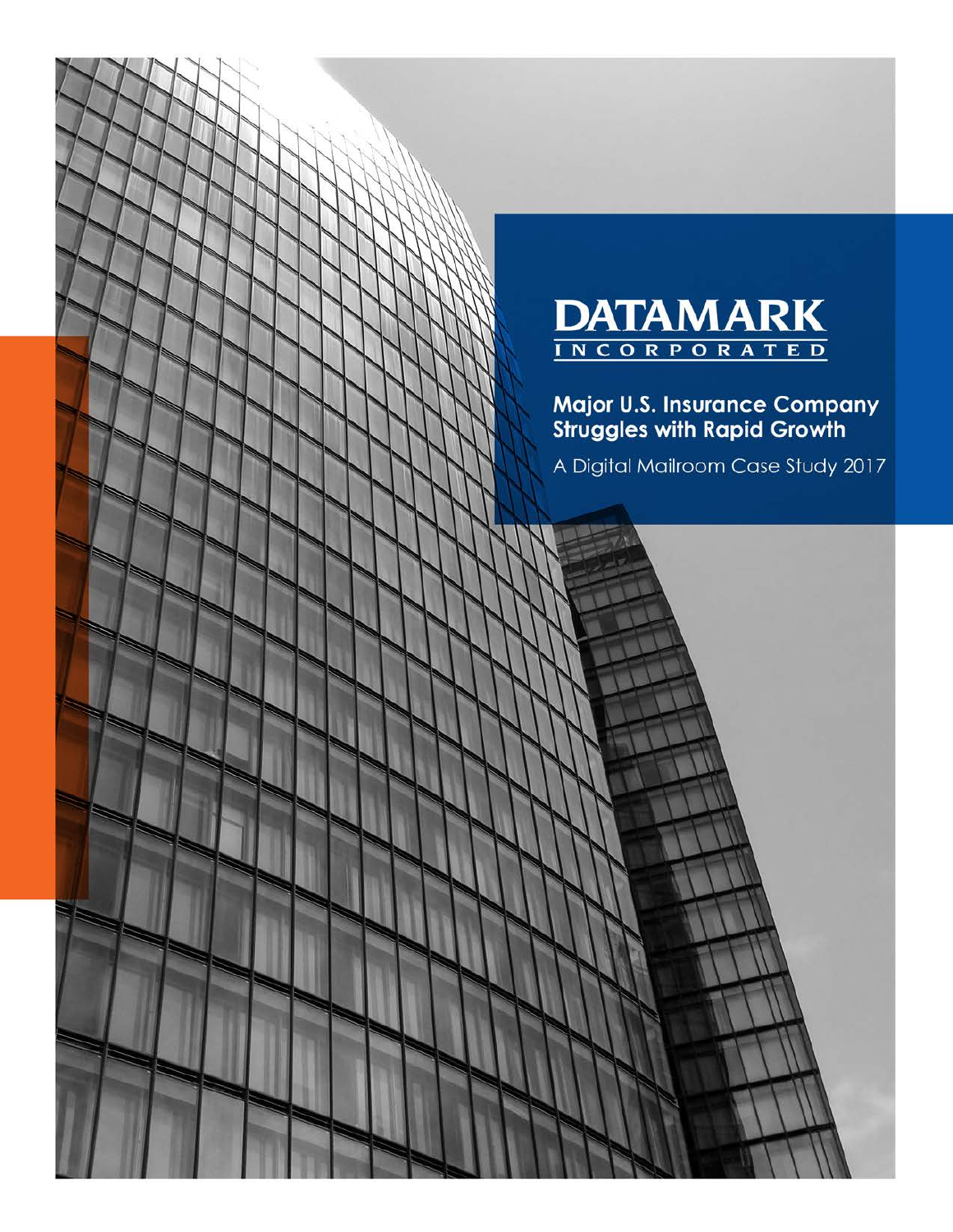

#### **Background**

In operation for about a decade, a large, U.S.-based property and casualty insurance company with a successful business model was growing rapidly, with revenues climbing nearly 40 percent a year.

As more and more policyholders were added to the rolls, the company felt the strain on its document-management infrastructure, particularly in the mailroom--the entry point for the organization's critical business documents.

The company recognized that its core competence was property and casualty insurance, not the management of mailrooms, paper documents and related business processes. Company executives understood that a this backoffice function was an ideal candidate for improvement and outsourcing, i.e., turning the management and staffing of the mailroom over to a specialty service provider.

But how does a company take the first steps toward a possible outsourcing engagement? And would it make more sense to first improve the process--such as transforming it to a "digital mailroom"--before handing it off? Or could process improvement and outsourcing be handled concurrently?

All excellent questions. Uncovering the answers required a source of knowledge, experience and expertise in corporate mailroom processes. This is why the company turned to DATAMARK's team of business engineers to develop a solution for an efficient digital mailroom and a strategy for future business process outsourcing.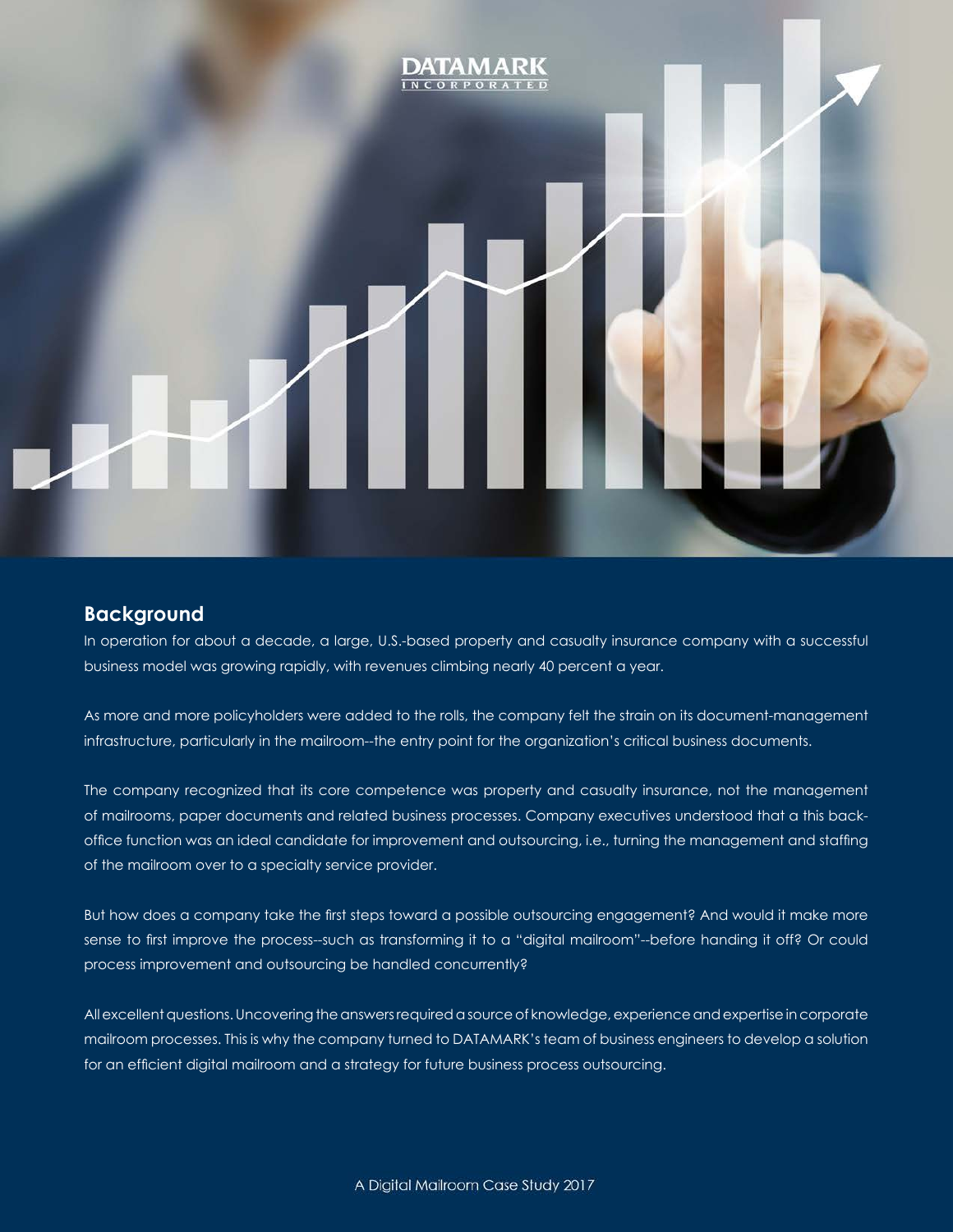

### **Client Mailroom Business Process Analysis**

DATAMARK's business engineers traveled to the client's headquarters to conduct a business process analysis (BPA) of the current state of the mailroom operation. The team observed the mailroom workflow and created a process map to document each step.

The business engineering team saw that the workflow retained characteristics of a mailroom for a smaller organization, one based on a legacy of primarily paper-based business processes rather than a workflow powered by digital images of documents. Sorting and opening of mail and separation and distribution of documents was still done manually, and in many cases there was an inefficient duplication (and even multiplication) of process steps. For example, after the initial distribution to multiple departments, mail would be re-sorted, re-distributed and scanned within each department.

Also, scanning and imaging of documents typically did not occur until the end of the paper-based workflow. This ran counter to the foundational element of a digital mailroom, where scanners are used to capture documents and data at the beginning of the workflow. As a result, the client was missing out on many benefits of an efficient digital mailroom, including:

- **Rapid and secure check-in and check-out of documents**
- **End-to-end tracking of documents, revisions and process steps**
- **Faster turnaround time for customers**

DATAMARK's business engineering team also reviewed and analyzed the physical layout of the clients' existing mail workflow. Again, the process harkened back to the days when the clients' business was smaller--sorting and opening of mail and distribution and scanning of documents was being done at each department at the clients' headquarters, rather than conducted in a centralized mailroom.

In summary, the client's mailroom retained many legacy characteristics of the company's early days, when business volumes were much lower. It was an ideal candidate for a transformation into a modern and efficient digital mailroom.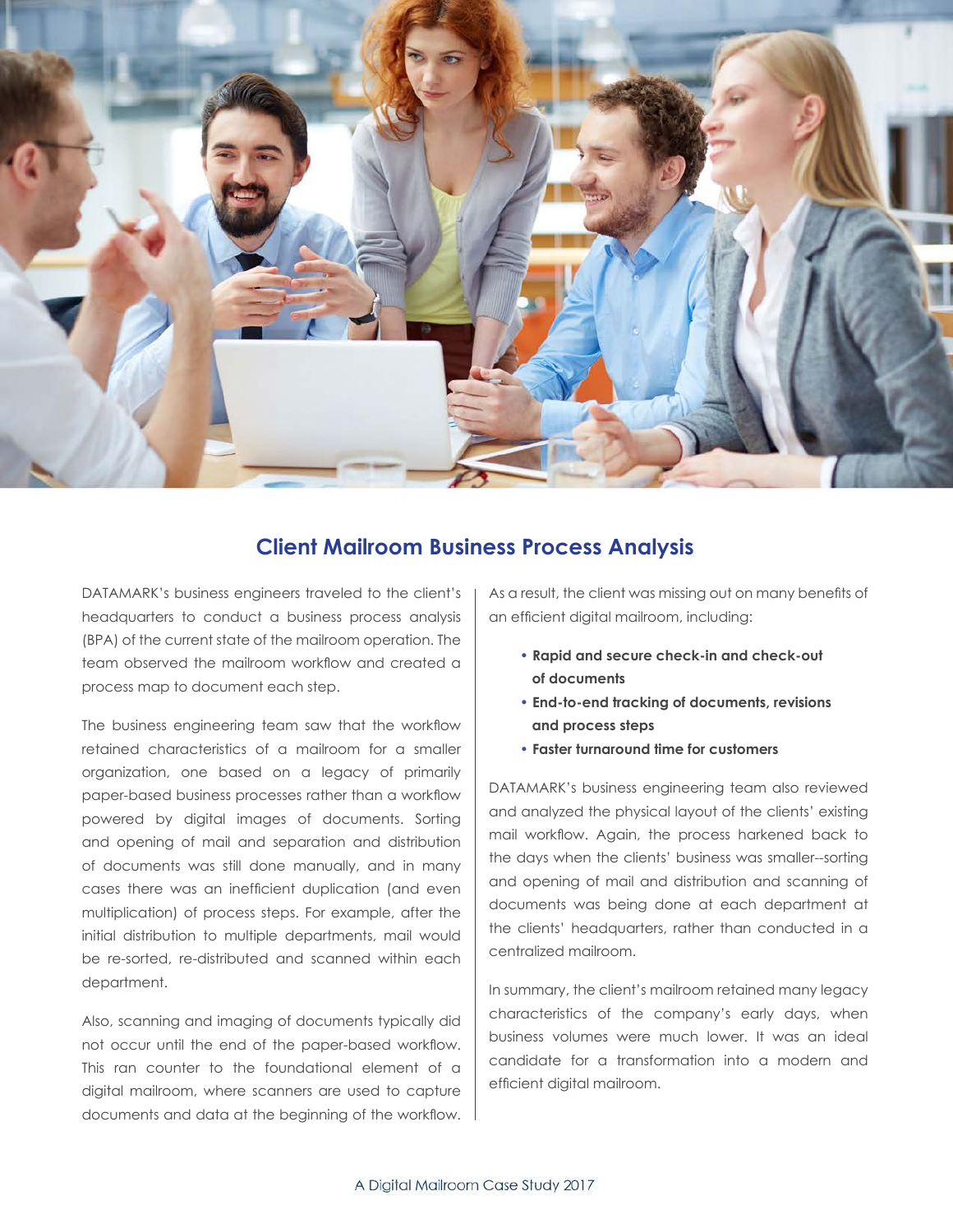

## **DATAMARK Presents a Solution**



 The business engineering team applied the lean process improvement methodology to identify and remove non-value-add steps from the mailroom workflow, and presented to the client a new process map reflecting the proposed digital mailroom solution.

 The solution included building an in-house room dedicated to receiving, opening, sorting and scanning of mail, eliminating the inefficient process of handling these functions across multiple departments.

At a high level, the transformed process eliminated at least four non-value-add steps in the workflow. However, considering that the clients' existing mailroom workflow was applied across multiple departments, the new workflow proposed by DATAMARK would technically eliminate scores of non-value-add steps.

In addition, the DATAMARK team presented to the client a second option--a solution to outsource the mailroom off-site at DATAMARK's BPO delivery center in El Paso, Texas. The off-site mailroom solution would deliver additional benefits, including lower costs of operation (often 20% to 40% lower than a comparable in-house operation), quick scalability in response to increased mail volume as business grows, and the freeing-up of the clients' office space for core business activities.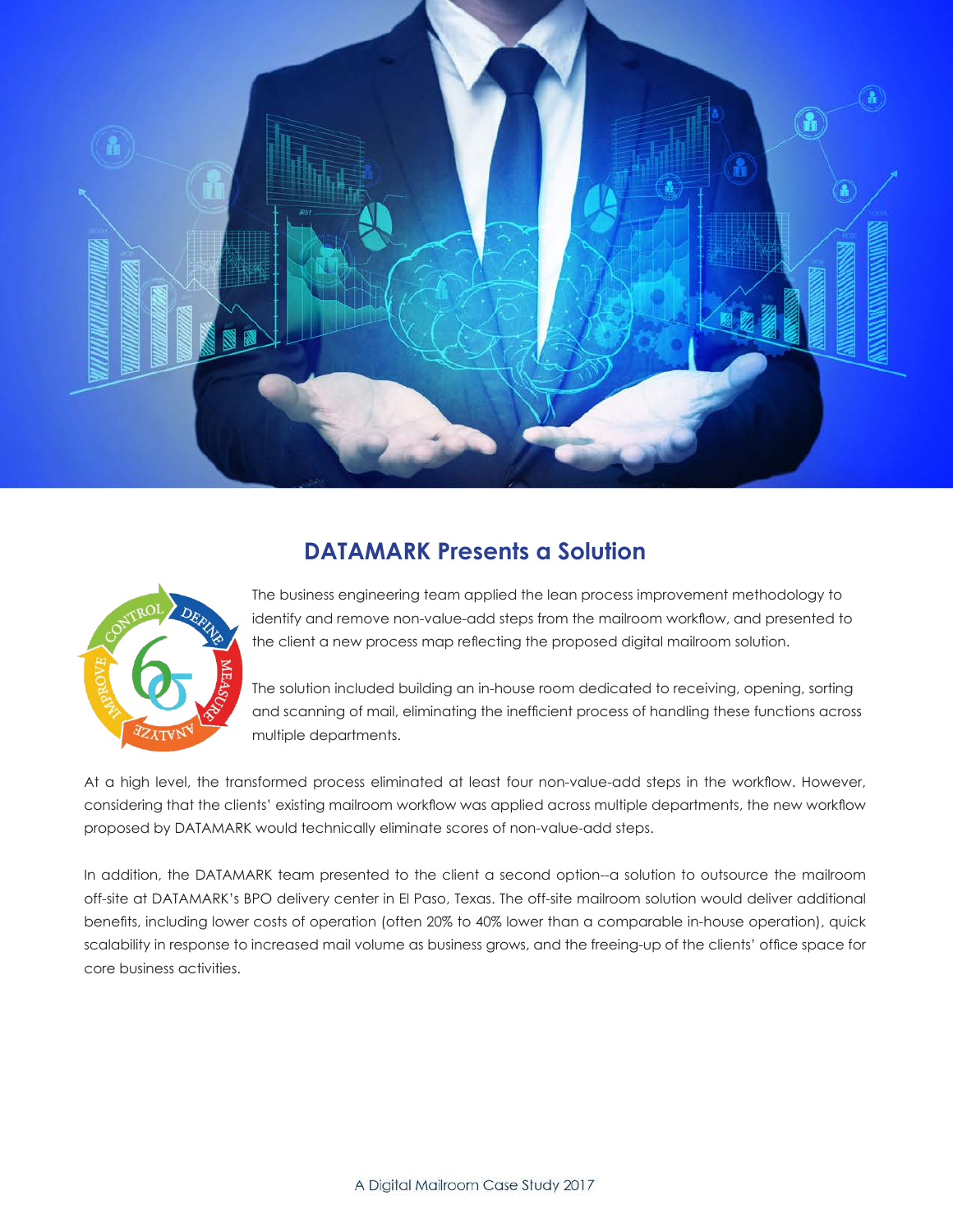

### **Conclusion: A New Outlook on Mail Operations and a Partner for the Future**

DATAMARK conducted its business process analysis of the client's mailroom over a two-day period. In approximately two weeks, the business engineering team returned with a proposed solution offering a radical transformation to a highly efficient, cost-saving digital mailroom with numerous benefits, including faster turnaround times for customers and improved document tracking and security.

By bringing in a set of "outside eyes" with a high level of expertise in mailroom operations, the client was able to better understand the issues affecting its mailroom. DATAMARK's consultation led to the opportunity for a radical reinvention and improvement of the on-site mailroom workflow. DATAMARK also informed the client of an alternative solution--outsourcing the mail operations off-site to gain additional benefits, including higher cost savings and reclaimed facility space.

Moving forward, the relationship between the client and DATAMARK opens the doors for success in the client's mailroom room operation and the potential to tap DATAMARK's expertise in other back-office business functions, including data capture, claims processing and customer contact centers.